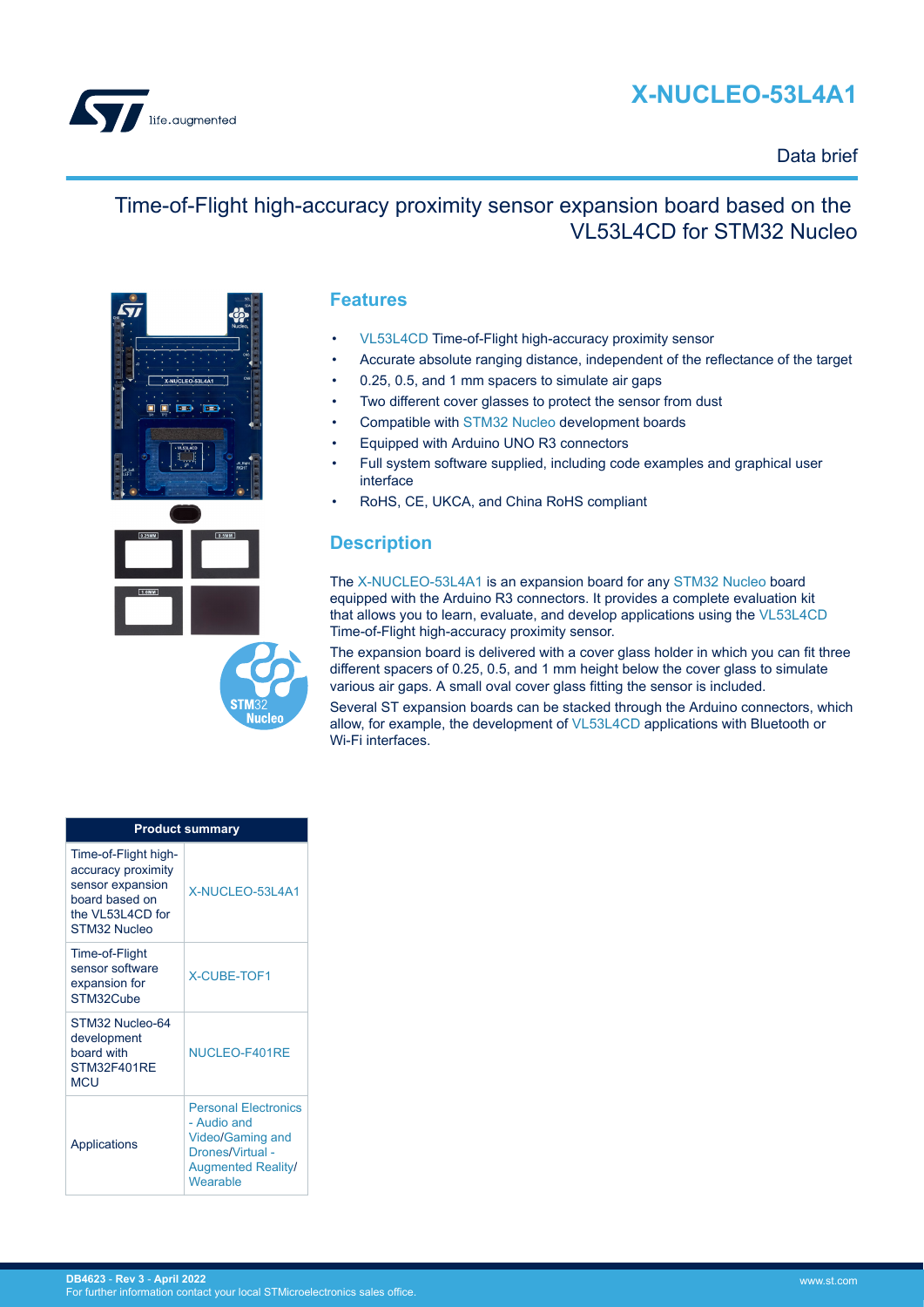<span id="page-1-0"></span>

# **1 Ordering information**

**Table 1. Ordering information**

| ⊦Order code <sup>⊦</sup> | Core product |
|--------------------------|--------------|
| X-NUCLEO-53L4A1-         | VL53L4CD     |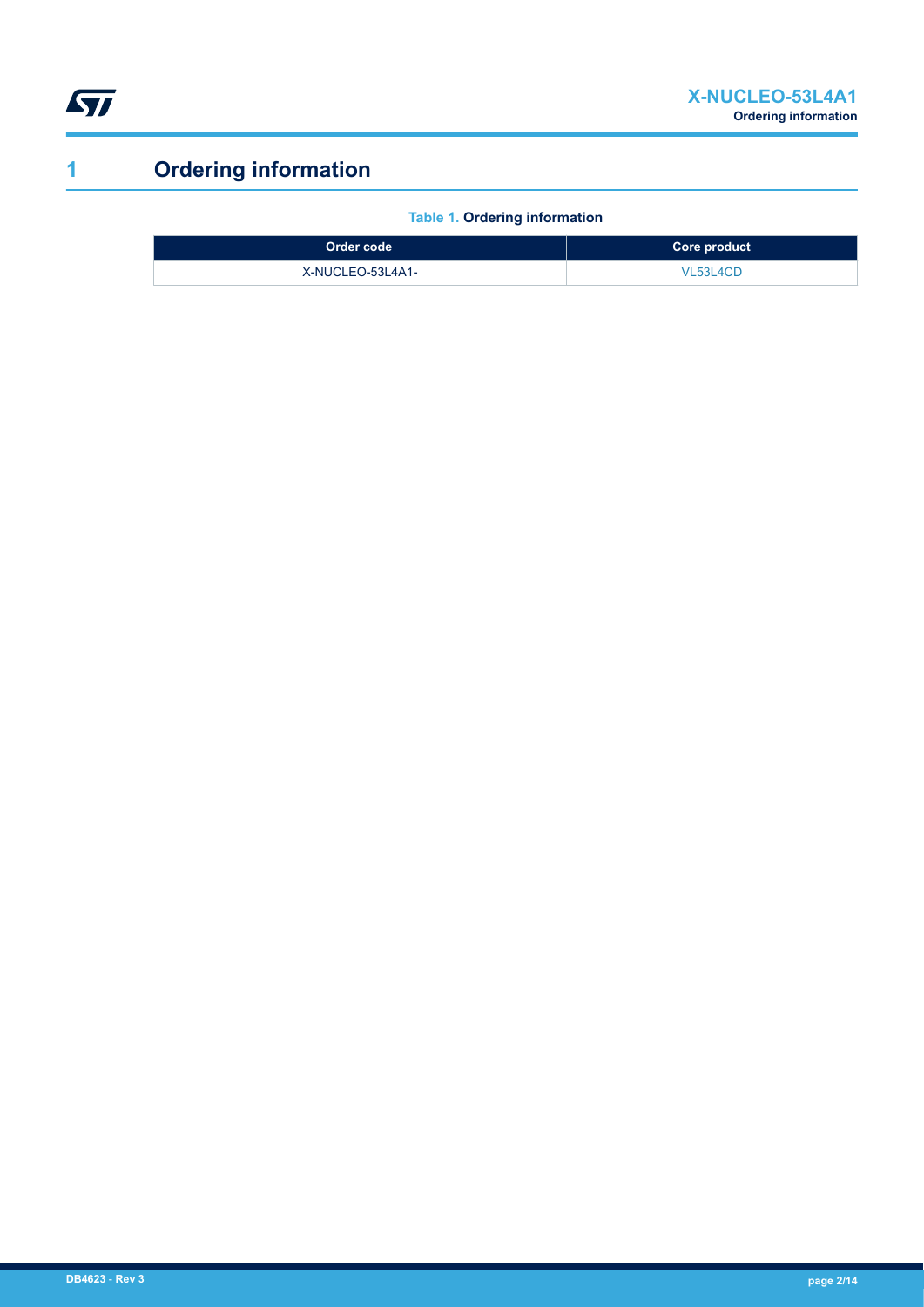# **2 Laser safety considerations**

**ST** 

The [VL53L4CD](https://www.st.com/en/product/vl53l4cd?ecmp=tt9470_gl_link_feb2019&rt=db&id=DB4623) contains a laser emitter and the corresponding drive circuitry.

The laser output is designed to remain within Class 1 laser safety limits under all reasonable foreseeable conditions, including single faults, in compliance with the IEC 60825-1:2014 (third edition).

The laser output remains within Class 1 limits as long as you use the STMicroelectronics recommended device settings and respect the operating conditions specified in the data sheet.

The laser output power must not be increased and no optics should be used with the intention of focusing the laser beam.

**Figure 1. Class 1 laser product label**

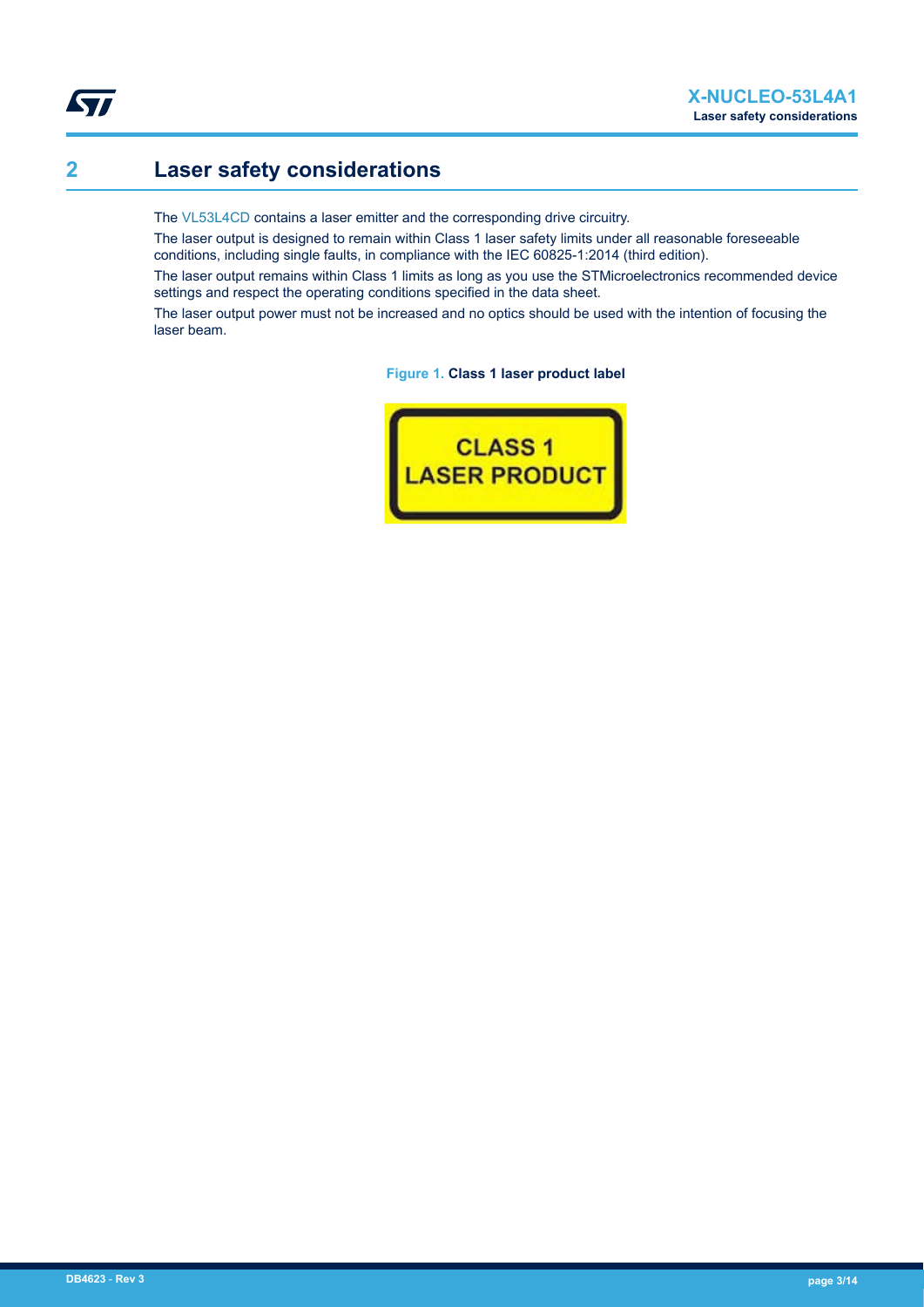## **3 Optional VL53L4CD breakout boards**

The [SATEL-VL53L4CD](https://www.st.com/en/product/SATEL-VL53L4CD?ecmp=tt9470_gl_link_feb2019&rt=db&id=DB4623) is designed to connect remotely the [VL53L4CD](https://www.st.com/en/product/vl53l4cd?ecmp=tt9470_gl_link_feb2019&rt=db&id=DB4623) sensor to any type of electronic controller.

**Attention:** *The [VL53L4CD](https://www.st.com/en/product/vl53l4cd?ecmp=tt9470_gl_link_feb2019&rt=db&id=DB4623) is delivered with a liner to prevent potential foreign material from piercing the module holes during the assembly process. Remove this liner before use.*

The [VL53L4CD](https://www.st.com/en/product/vl53l4cd?ecmp=tt9470_gl_link_feb2019&rt=db&id=DB4623) breakout boards can be directly plugged onto the [X-NUCLEO-53L4A1](https://www.st.com/en/product/X-NUCLEO-53L4A1?ecmp=tt9470_gl_link_feb2019&rt=db&id=DB4623) expansion board through two six-pin connectors (Figure 2) or through flying wires ([Figure 3\)](#page-4-0).

You can buy the breakout boards separately as [SATEL-VL53L4CD](https://www.st.com/en/product/SATEL-VL53L4CD?ecmp=tt9470_gl_link_feb2019&rt=db&id=DB4623). This order code package includes two breakout boards.

**Figure 2. SATEL-VL53L4CD breakout boards connected to the X-NUCLEO-53L4A1 expansion board**

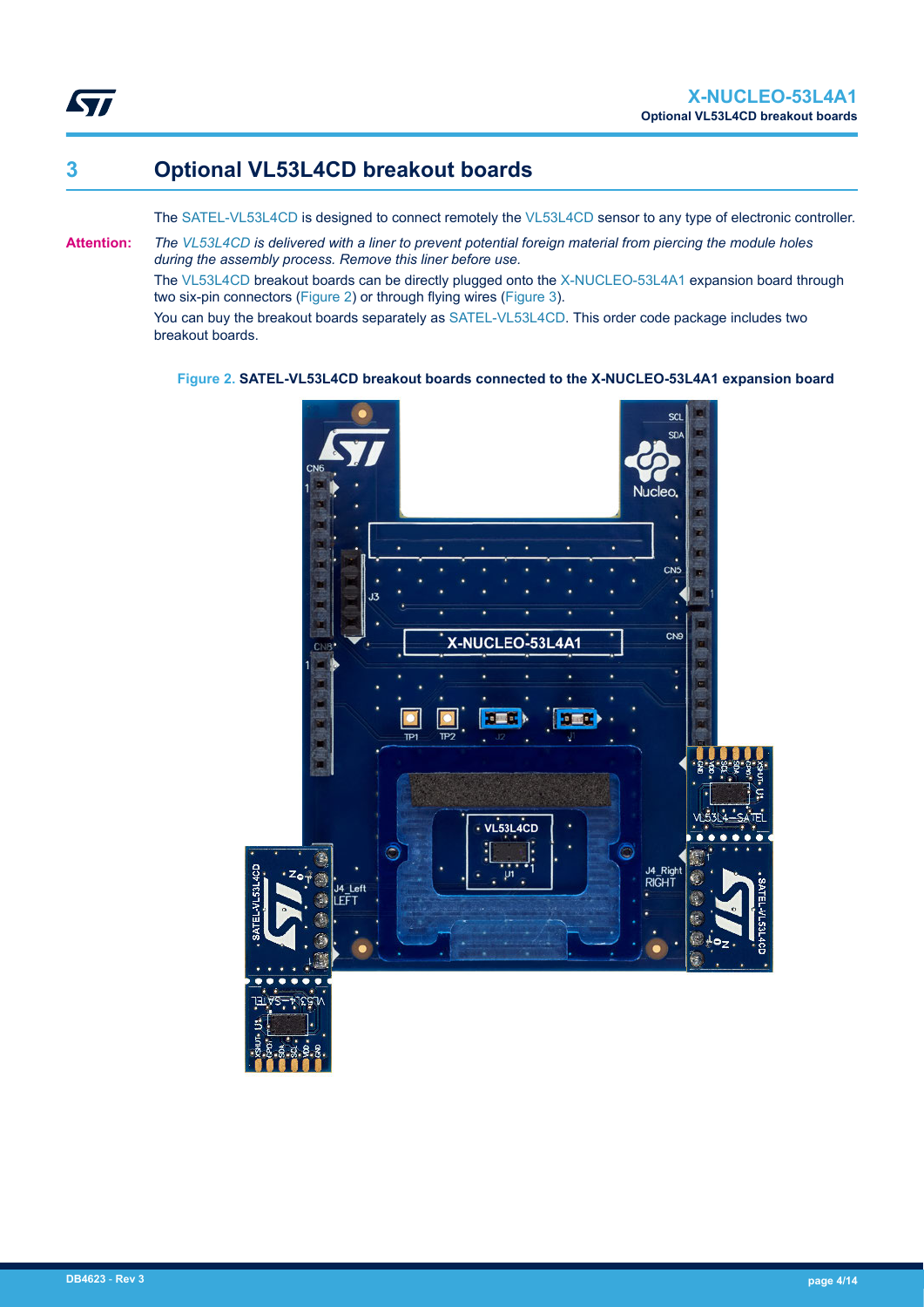

<span id="page-4-0"></span>**Figure 3. VL53L4CD mini PCB flying wires connection to X-NUCLEO-53L4A1 expansion board**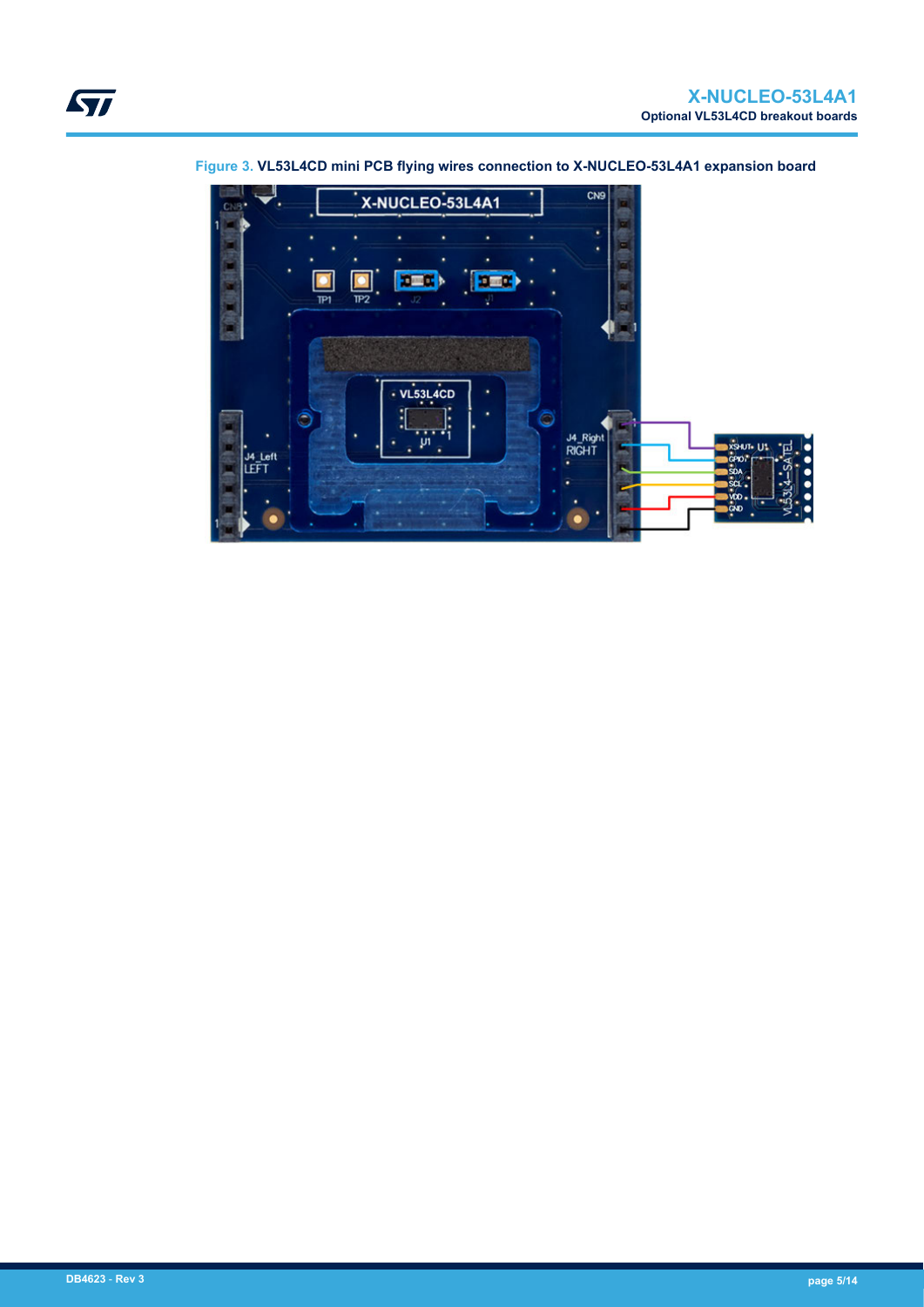

### **4 Simplified schematics**



#### **Figure 4. X-NUCLEO-53L4CD simplified schematic**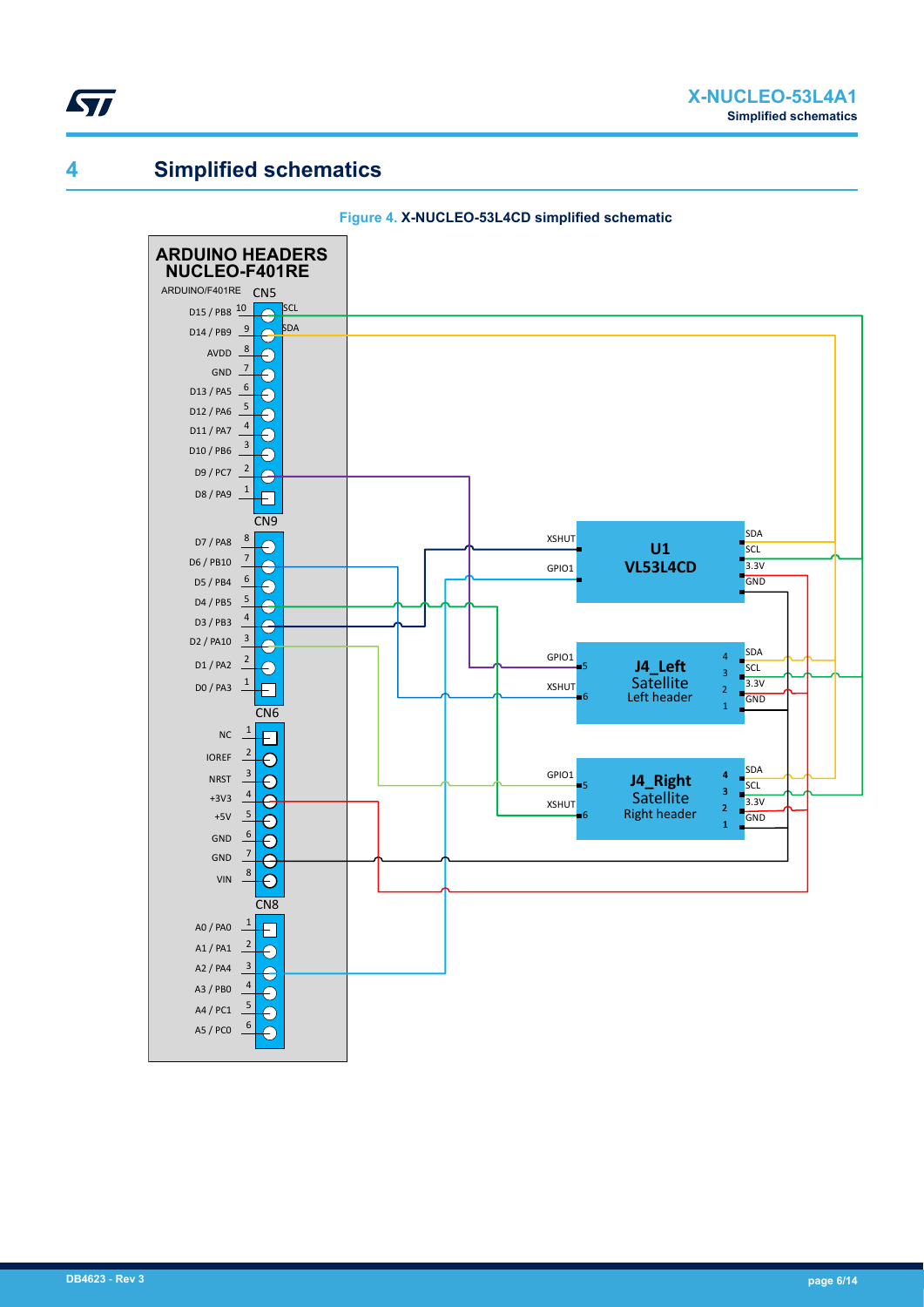

**Figure 5. VL53L4CD-SATEL simplified schematic**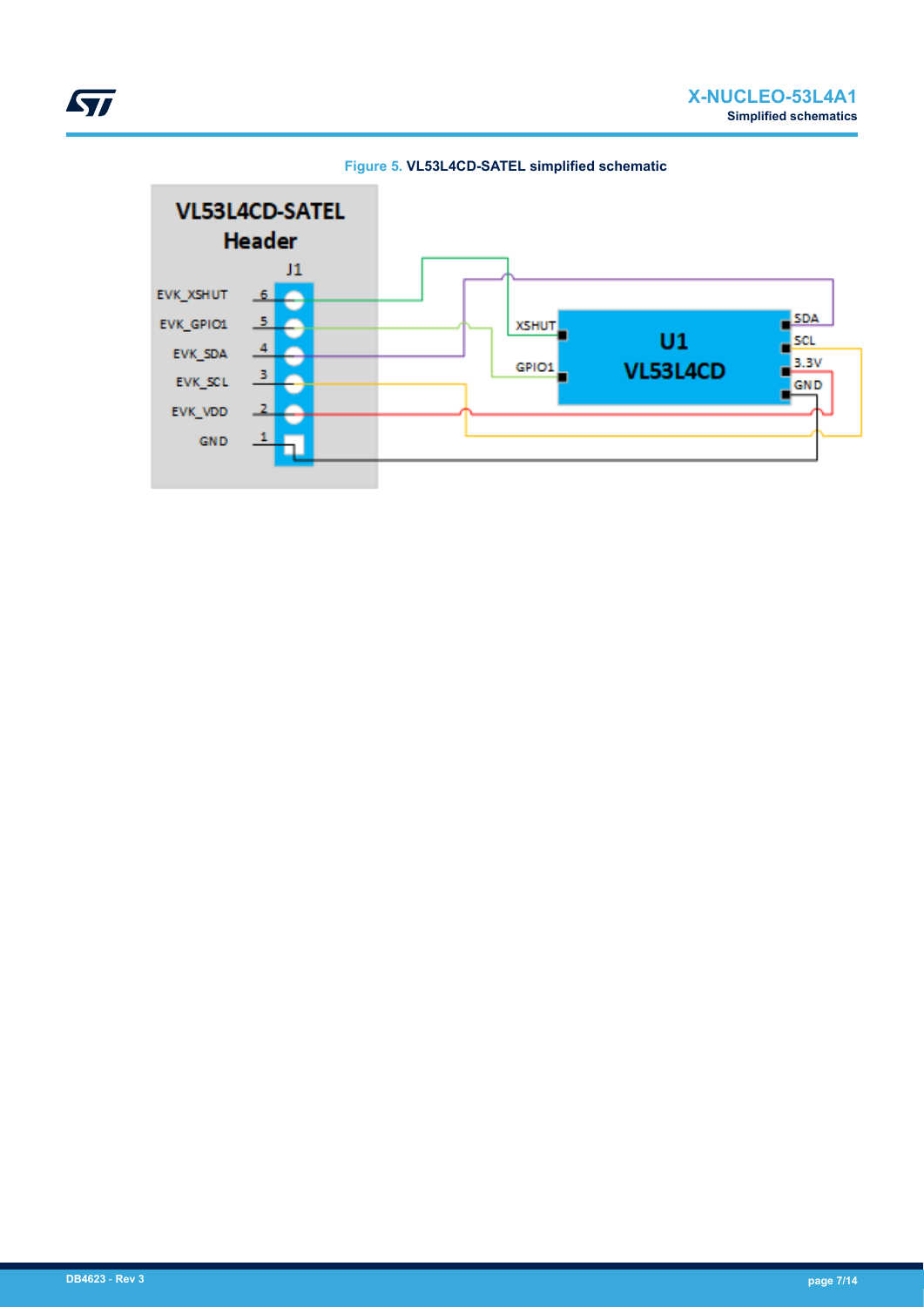![](_page_7_Picture_0.jpeg)

## **5 Schematic diagrams**

*Note: These schematic diagrams refer to the board latest version.*

![](_page_7_Figure_5.jpeg)

#### **Figure 6. X-NUCLEO-53L4A1 circuit schematic (1 of 6)**

*Note: The display connector is an optional connector to connect an SSD1306 I2C OLED display to output the ranging data or other meaningful information if required. The related application note and example code will be available on st.com.*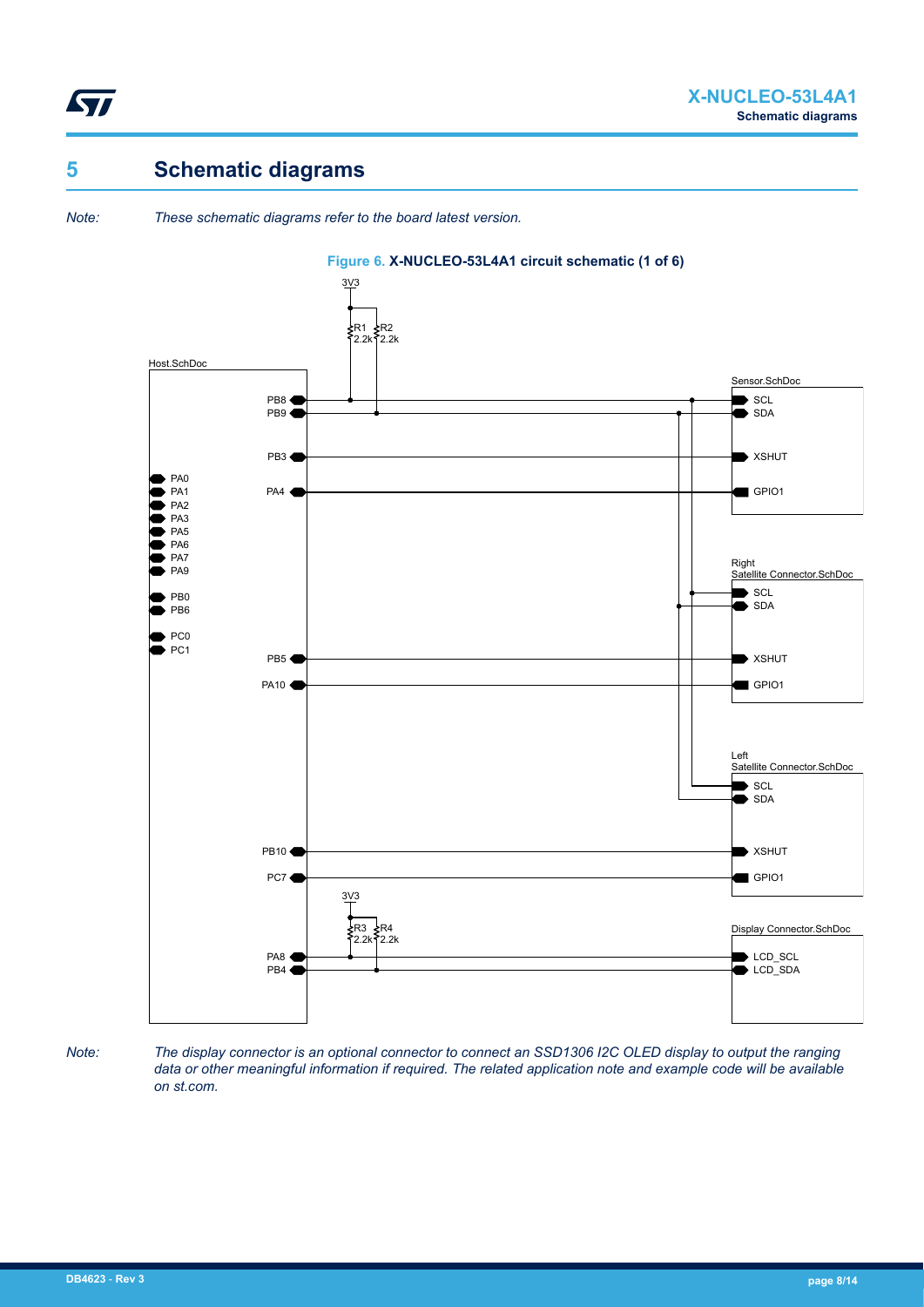![](_page_8_Figure_1.jpeg)

**Figure 7. X-NUCLEO-53L4A1 circuit schematic (2 of 6)**

Jumpers for current measurement

ST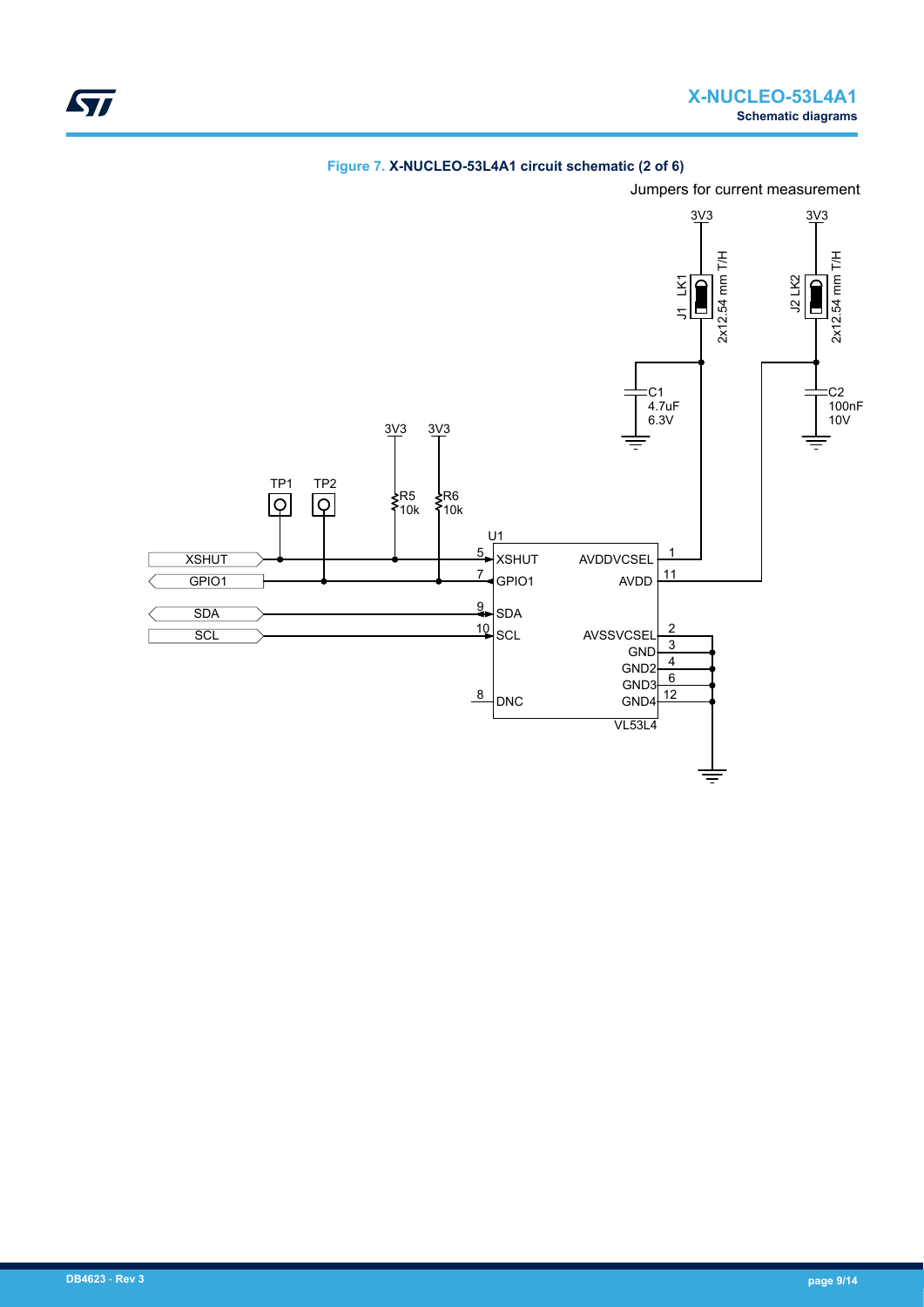![](_page_9_Figure_2.jpeg)

**Figure 8. X-NUCLEO-53L4A1 circuit schematic (3 of 6)**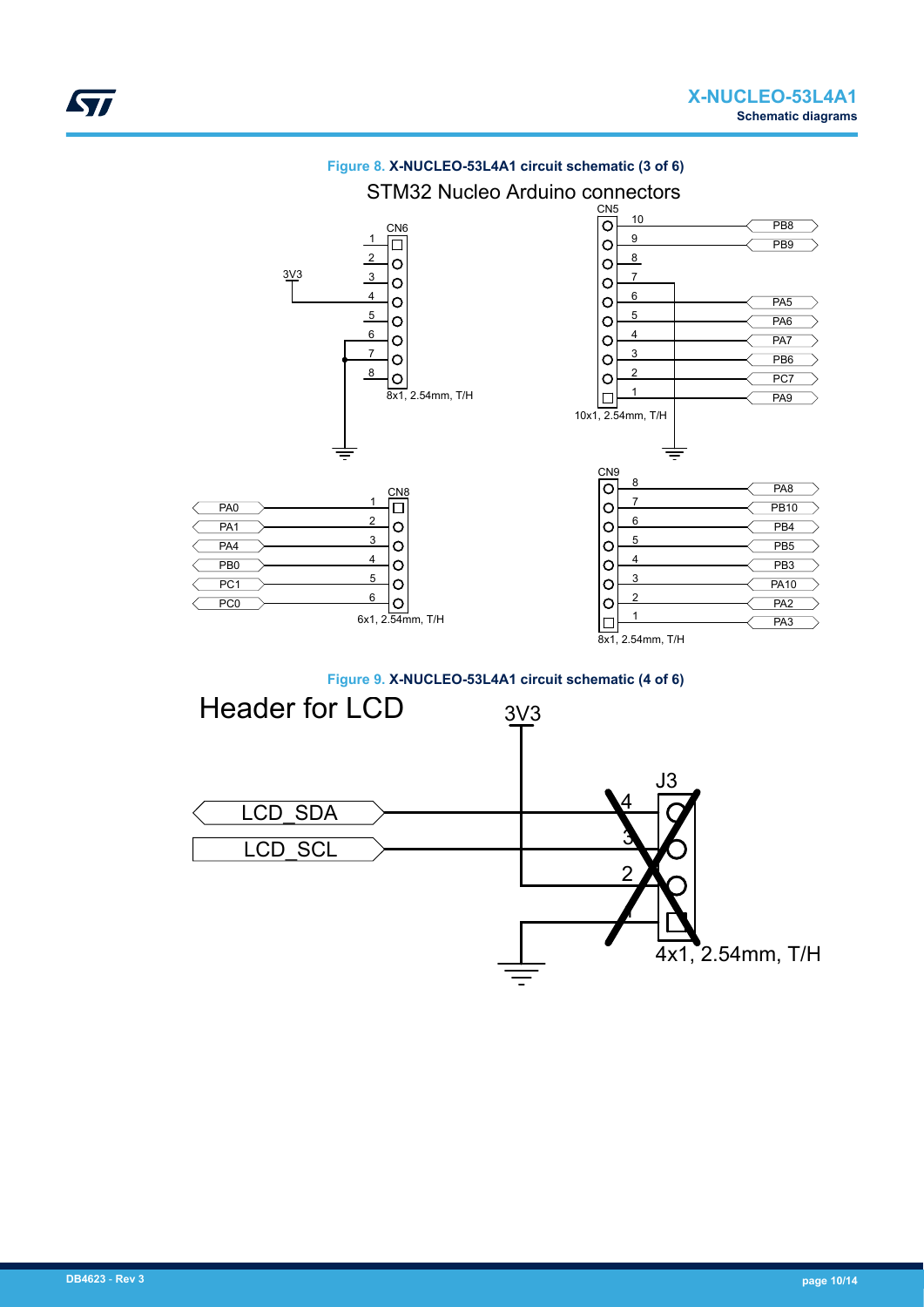![](_page_10_Figure_1.jpeg)

![](_page_10_Figure_2.jpeg)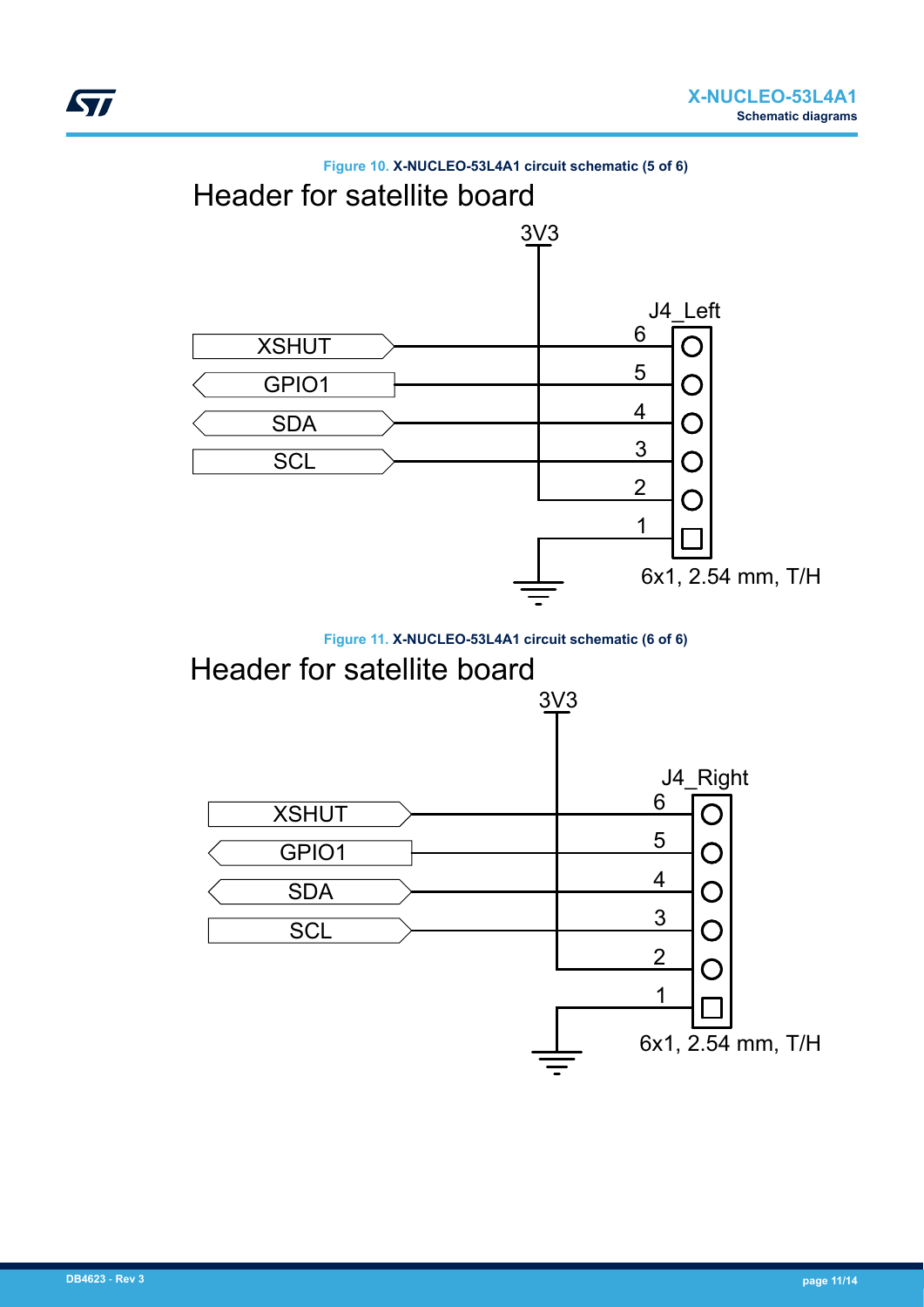![](_page_11_Picture_0.jpeg)

# **6 Board versions**

#### **Table 2. X-NUCLEO-53L4A1 versions**

| <b>PCB</b> version    | <b>Schematic diagrams</b>            | <b>Bill of materials</b>           |
|-----------------------|--------------------------------------|------------------------------------|
| $X$NUCLEO-53L4A1-(1)$ | X\$NUCLEO-53L4A1- schematic diagrams | X\$NUCLEO-53L4A1-bill of materials |

*1. This code identifies the X-NUCLEO-53L4A1 expansion board first version. It is printed on the board PCB.*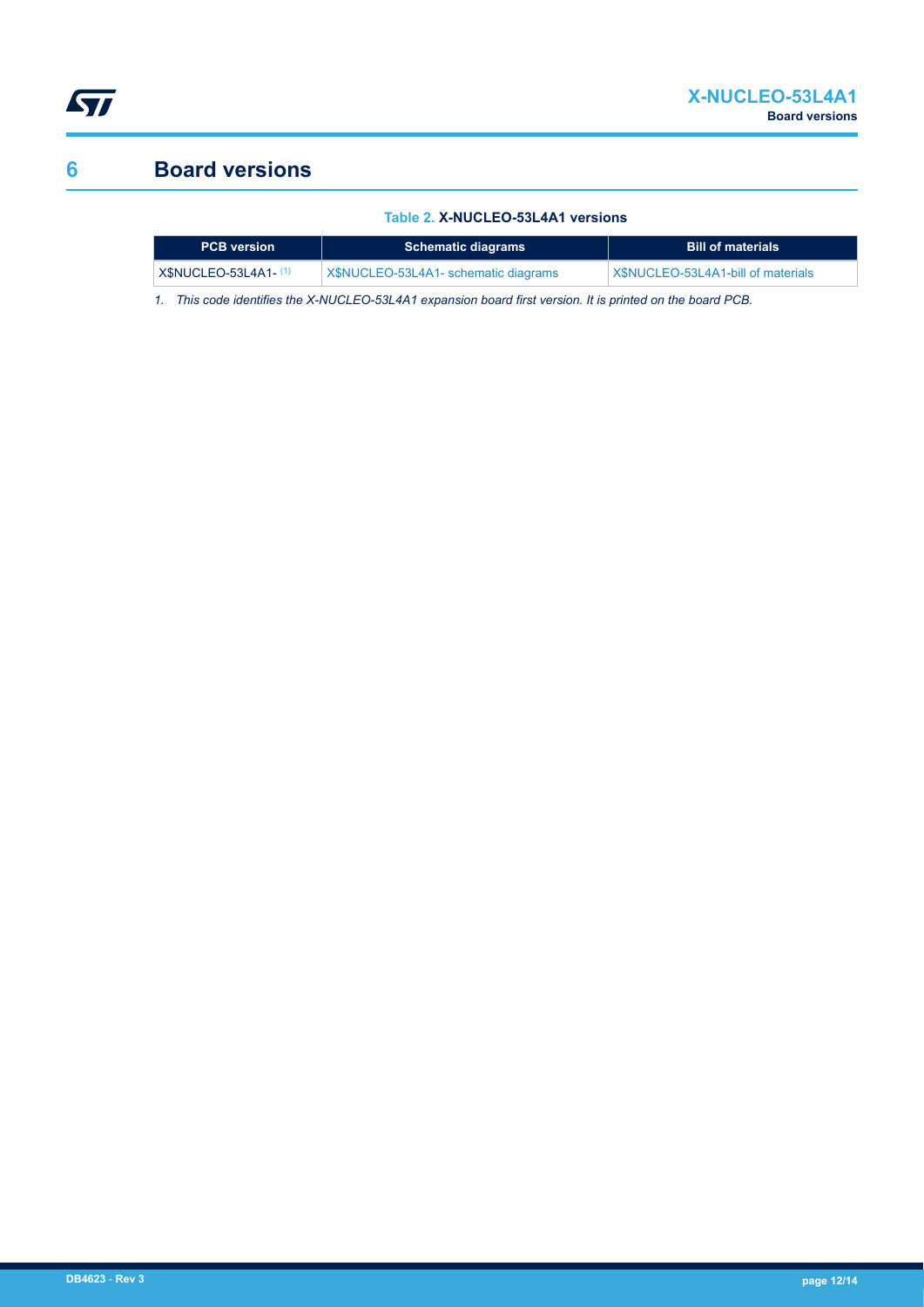## **Revision history**

#### **Table 3. Document revision history**

| <b>Date</b> | <b>Revision</b> | <b>Changes</b>                        |
|-------------|-----------------|---------------------------------------|
| 21-Dec-2021 |                 | Initial release.                      |
| 02-Mar-2022 |                 | Updated cover page features.          |
| 01-Apr-2022 |                 | Added Section 1 Ordering information. |